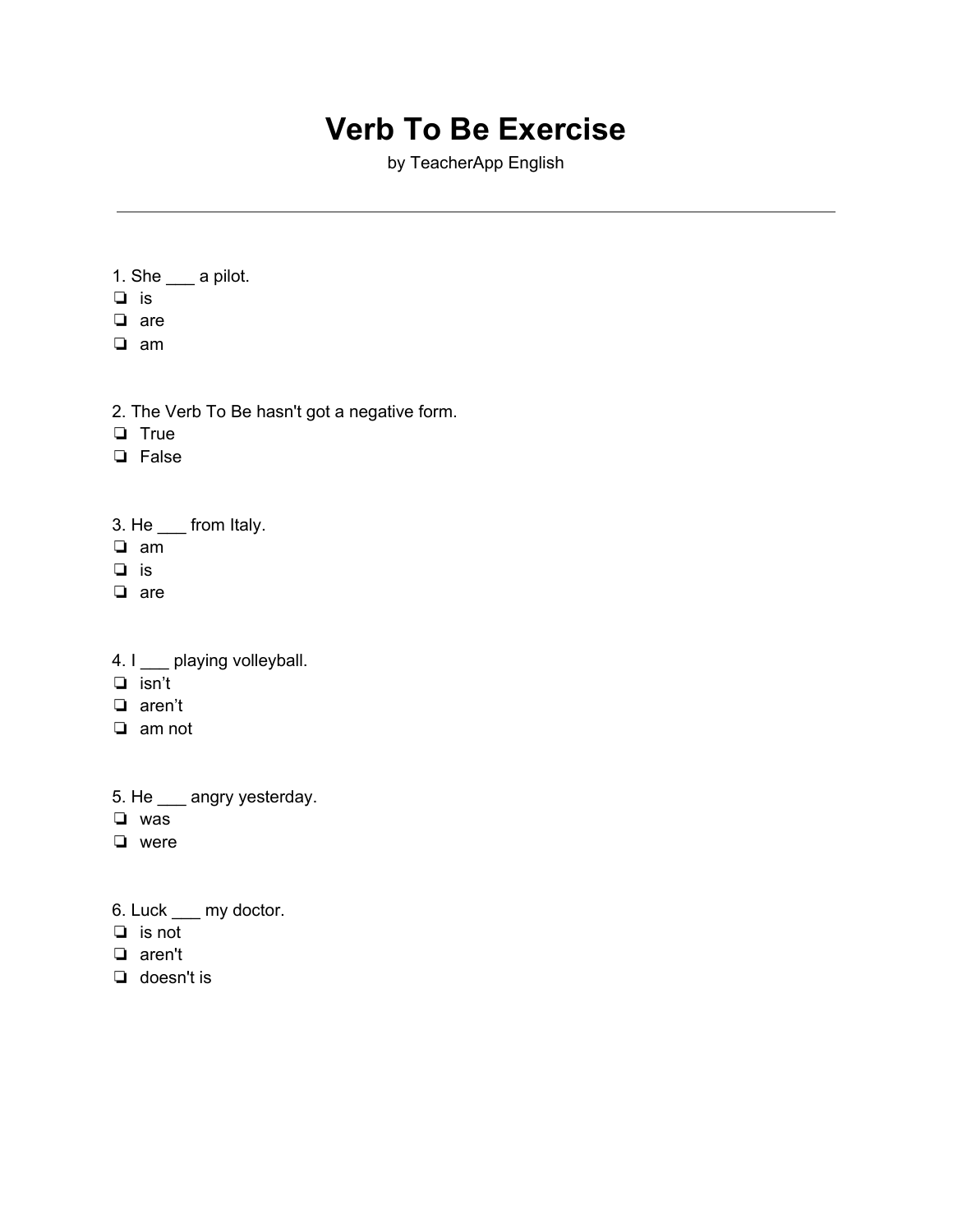7. \_\_ she at work yesterday?

- ❏ Did
- ❏ Was
- ❏ Were

8. The signal <u>yearned</u>

- ❏ am
- ❏ are
- ❏ is
- 9. My brothers \_\_\_ driving fast.
- ❏ is
- ❏ be
- ❏ weren't
- 10. My father and I \_\_\_ in the show now.
- ❏ are
- ❏ am
- ❏ was
- 11. You \_\_\_ nice.
- ❏ is
- ❏ are
- ❏ am
- 12. She \_\_\_ from Brazil.
- ❏ am
- ❏ is
- ❏ are
- 13. It \_\_\_ cold yesterday.
- ❏ was
- ❏ were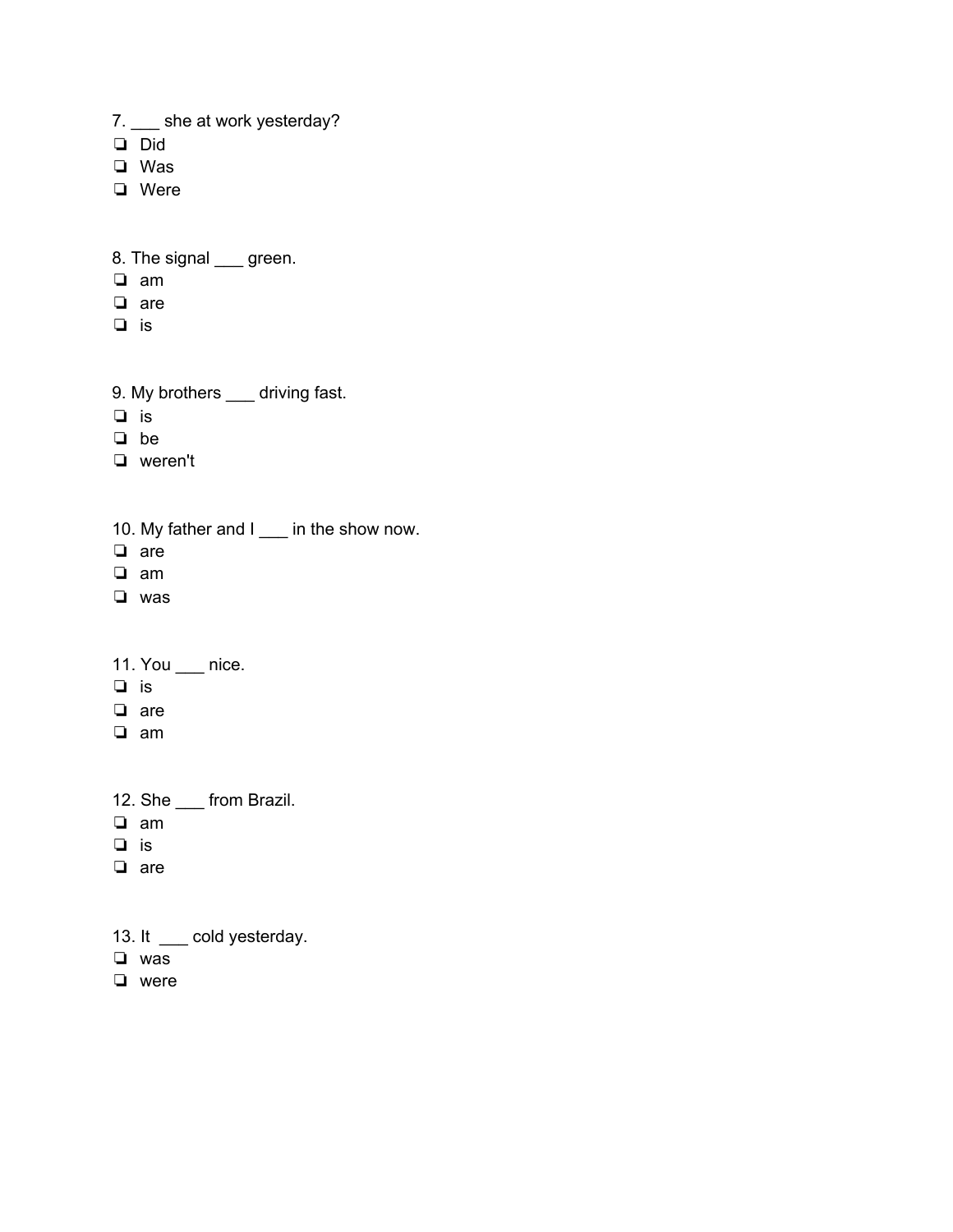14. You \_\_\_ very happy! ❏ are ❏ is ❏ am

15. They \_\_\_ from New Zealand. ❏ am not

- ❏ isn't
- ❏ aren't

Correct Answers on final page.